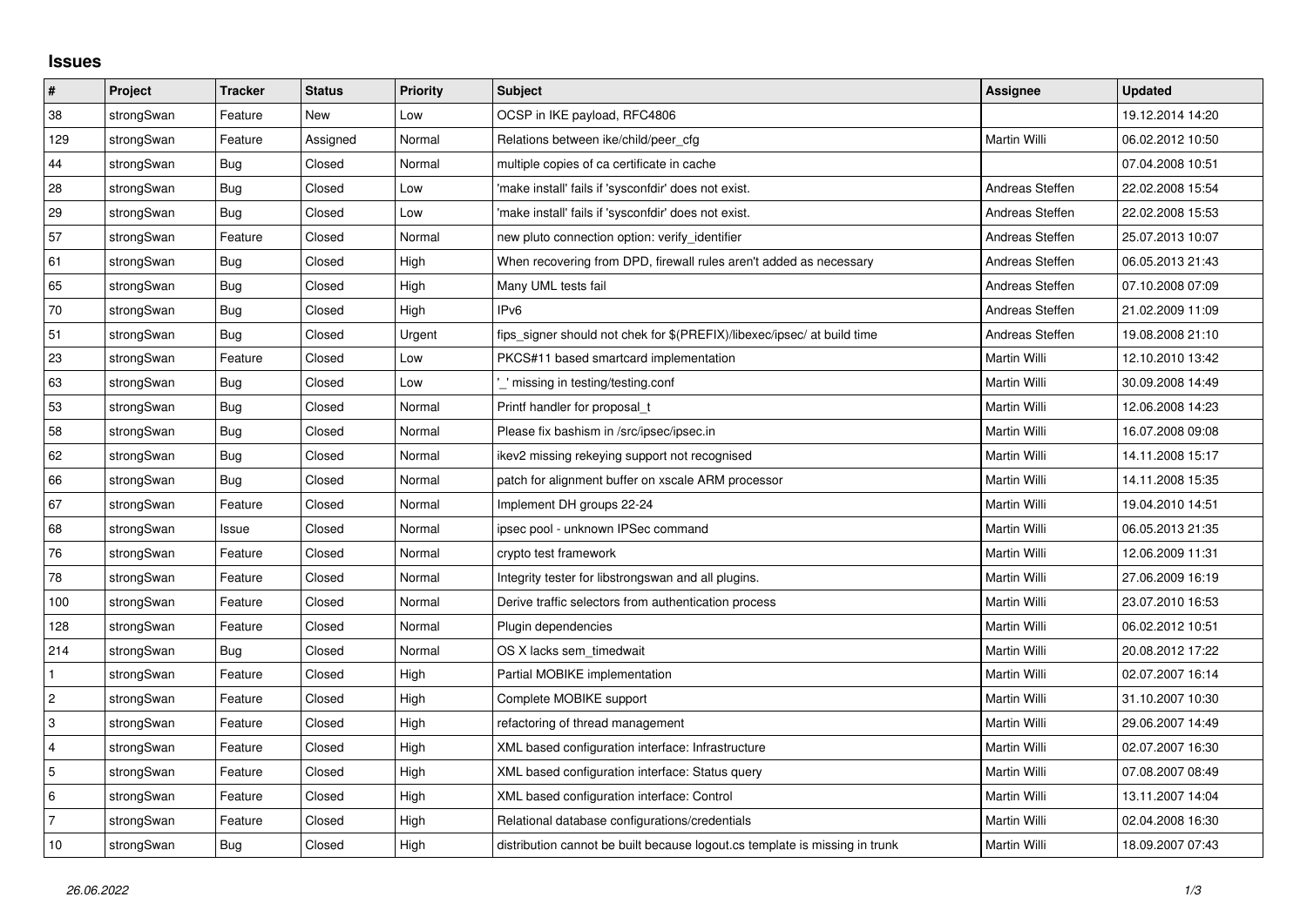| $\vert$ # | Project    | <b>Tracker</b> | <b>Status</b> | <b>Priority</b> | <b>Subject</b>                                               | <b>Assignee</b>     | <b>Updated</b>   |
|-----------|------------|----------------|---------------|-----------------|--------------------------------------------------------------|---------------------|------------------|
| 11        | strongSwan | Bug            | Closed        | High            | Show IKE_SA status overview                                  | Martin Willi        | 31.10.2007 10:29 |
| 13        | strongSwan | Feature        | Closed        | High            | Implement a modular credential framework                     | <b>Martin Willi</b> | 15.02.2008 09:36 |
| 14        | strongSwan | Feature        | Closed        | High            | Initiate/Terminate IKE SAs                                   | Martin Willi        | 13.11.2007 14:04 |
| 15        | strongSwan | Feature        | Closed        | High            | Implement rauthentication using RFC4478                      | Martin Willi        | 30.11.2007 14:55 |
| 16        | strongSwan | Feature        | Closed        | High            | Generic plugin architecture                                  | Martin Willi        | 15.02.2008 09:37 |
| 17        | strongSwan | Feature        | Closed        | High            | Pluggable crypto modules                                     | Martin Willi        | 15.02.2008 09:36 |
| 18        | strongSwan | Feature        | Closed        | High            | Merge EAP-AKA module into trunk                              | Martin Willi        | 13.12.2007 09:47 |
| 19        | strongSwan | Feature        | Closed        | High            | Include EAP-MD5 into trunk                                   | Martin Willi        | 13.12.2007 09:48 |
| 20        | strongSwan | Feature        | Closed        | High            | Pluggable fetcher plugins                                    | Martin Willi        | 18.02.2008 09:58 |
| 21        | strongSwan | Feature        | Closed        | High            | CRL support                                                  | Martin Willi        | 10.03.2008 18:40 |
| 22        | strongSwan | Feature        | Closed        | High            | OCSP support                                                 | Martin Willi        | 10.03.2008 18:41 |
| 24        | strongSwan | Feature        | Closed        | High            | Update doxygen documentation                                 | Martin Willi        | 22.02.2008 16:07 |
| 25        | strongSwan | Feature        | Closed        | High            | alternative crypto implementation                            | <b>Martin Willi</b> | 31.05.2008 09:49 |
| 26        | strongSwan | <b>Bug</b>     | Closed        | High            | Port all tools to new crypto/credential APIs                 | Martin Willi        | 21.03.2008 18:04 |
| 27        | strongSwan | Feature        | Closed        | High            | Create a database API                                        | <b>Martin Willi</b> | 19.02.2008 15:16 |
| 30        | strongSwan | Feature        | Closed        | High            | Certificate caching                                          | Martin Willi        | 02.04.2008 14:50 |
| 31        | strongSwan | <b>Bug</b>     | Closed        | High            | ikev2/rw-eap-aka-rsa scenario fails                          | <b>Martin Willi</b> | 19.03.2008 15:25 |
| 32        | strongSwan | Bug            | Closed        | High            | ikev2/rw-no-idr scenario fails                               | Martin Willi        | 19.03.2008 11:13 |
| 33        | strongSwan | Bug            | Closed        | High            | ikev2/crl-revoked scenario broken                            | Martin Willi        | 19.03.2008 19:02 |
| 34        | strongSwan | Bug            | Closed        | High            | ikev2/multi-level-ca-loop segfaults                          | <b>Martin Willi</b> | 31.03.2008 09:19 |
| 35        | strongSwan | Bug            | Closed        | High            | ikev2/ocsp-no-signer-cert scenario segfaults                 | Martin Willi        | 02.04.2008 09:45 |
| 36        | strongSwan | Bug            | Closed        | High            | strongswan-4.2.0 does not compile with uclibc                | Martin Willi        | 04.04.2008 13:51 |
| 40        | strongSwan | Feature        | Closed        | High            | NetworkManager support                                       | Martin Willi        | 22.08.2008 12:54 |
| 41        | strongSwan | Feature        | Closed        | High            | CFG attribute provider framework                             | Martin Willi        | 16.04.2008 11:24 |
| 42        | strongSwan | Feature        | Closed        | High            | CFG attribute handler framework                              | Martin Willi        | 28.04.2009 10:23 |
| 43        | strongSwan | Bug            | Closed        | High            | missing certificate_identity in SQL database causes segfault | Martin Willi        | 07.04.2008 10:08 |
| 45        | strongSwan | Bug            | Closed        | High            | Failure to open SQLite database crashes charon               | Martin Willi        | 07.04.2008 09:16 |
| 46        | strongSwan | Feature        | Closed        | High            | DNS resolving for hosts in ike_cfg                           | Martin Willi        | 09.06.2008 09:34 |
| 47        | strongSwan | Feature        | Closed        | High            | RNG API                                                      | Martin Willi        | 16.04.2008 11:27 |
| 48        | strongSwan | Feature        | Closed        | High            | Parallel trustchain verification                             | Martin Willi        | 16.04.2008 11:33 |
| 49        | strongSwan | Bug            | Closed        | High            | starter log directly to terminal                             | Martin Willi        | 30.04.2009 10:18 |
| 50        | strongSwan | Bug            | Closed        | High            | plutostderrlog option missing                                | Martin Willi        | 11.05.2008 10:10 |
| 54        | strongSwan | Feature        | Closed        | High            | <b>EAP-Identity Server functionality</b>                     | Martin Willi        | 22.08.2008 12:55 |